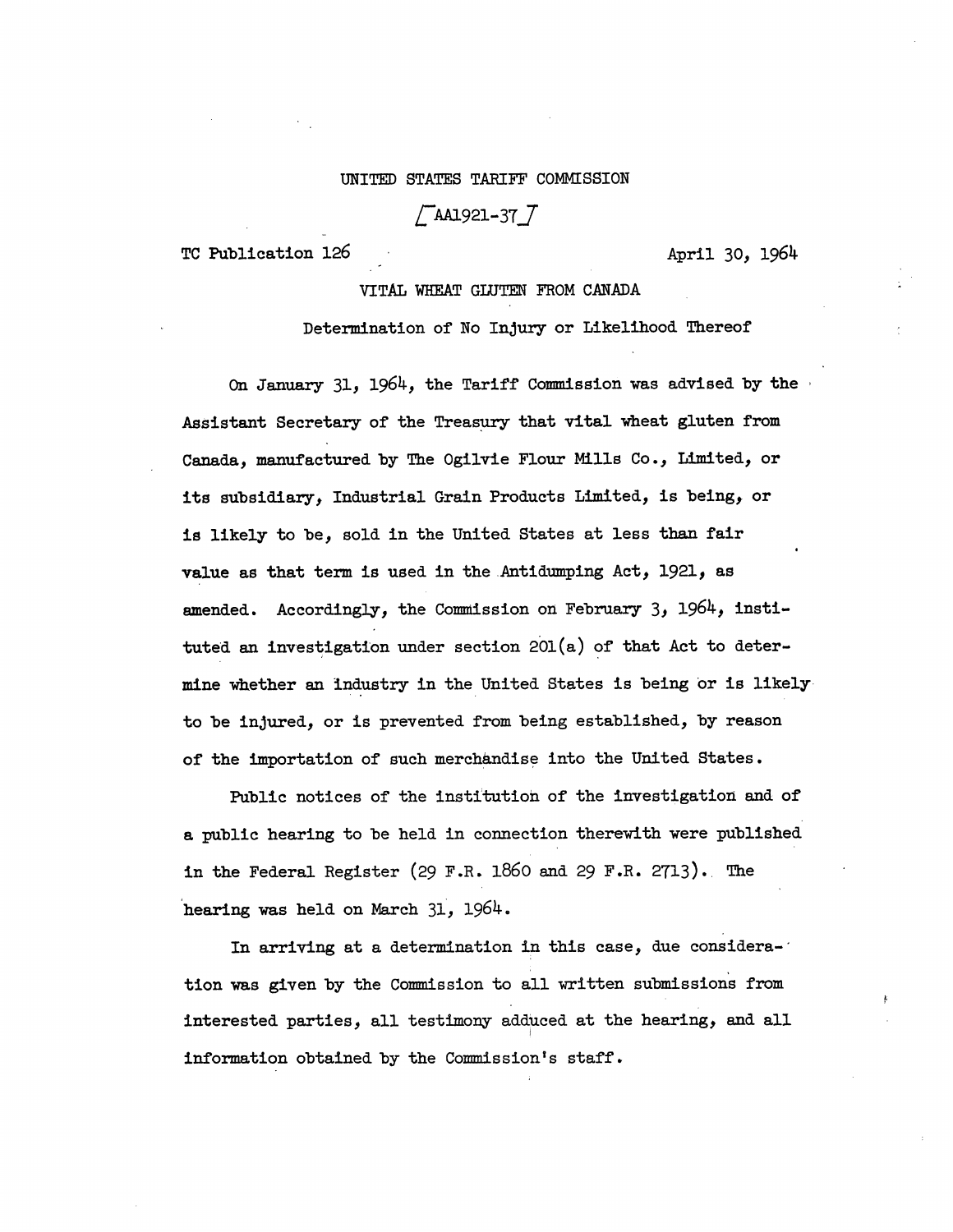On the basis of the investigation, the Commission has unanimously determined that an industry in the United States is not being, and is not likely to be, injured, or prevented from being established, by reason of the importation of vital wheat gluten from Canada, manufactured by The Ogilvie Flour Mills Co., Limited, or its subsidiary, Industrial Grain Products Limited, which was sold at less than fair value within the meaning of the Antidumping Act, 1921, as amended.

## $\Delta$ Statement of Reasons

The importer in this case is a distributor of various products used by bakeries. One of these is vital wheat gluten hereinafter -referred to as "gluten".

In late 1961 and early 1962 the demand for gluten in the United States rose sharply and the product was in short supply. The distributor, unable to secure adequate supplies from his customary domestic source, contracted with Industrial Grain Products Limited in Canada. The average unit price he paid for the Canadian gluten was somewhat higher than that which he had been paying for the domestic product. Though he made some few sales which undersold . the domestic gluten, he marketed his product at prices that averaged above those for the domestic article. Presumably, he was

<sup>1/</sup> Commissioners Dorfman and Talbot subscribe to the Commission's finding but set forth their views in support thereof commencing on page 6.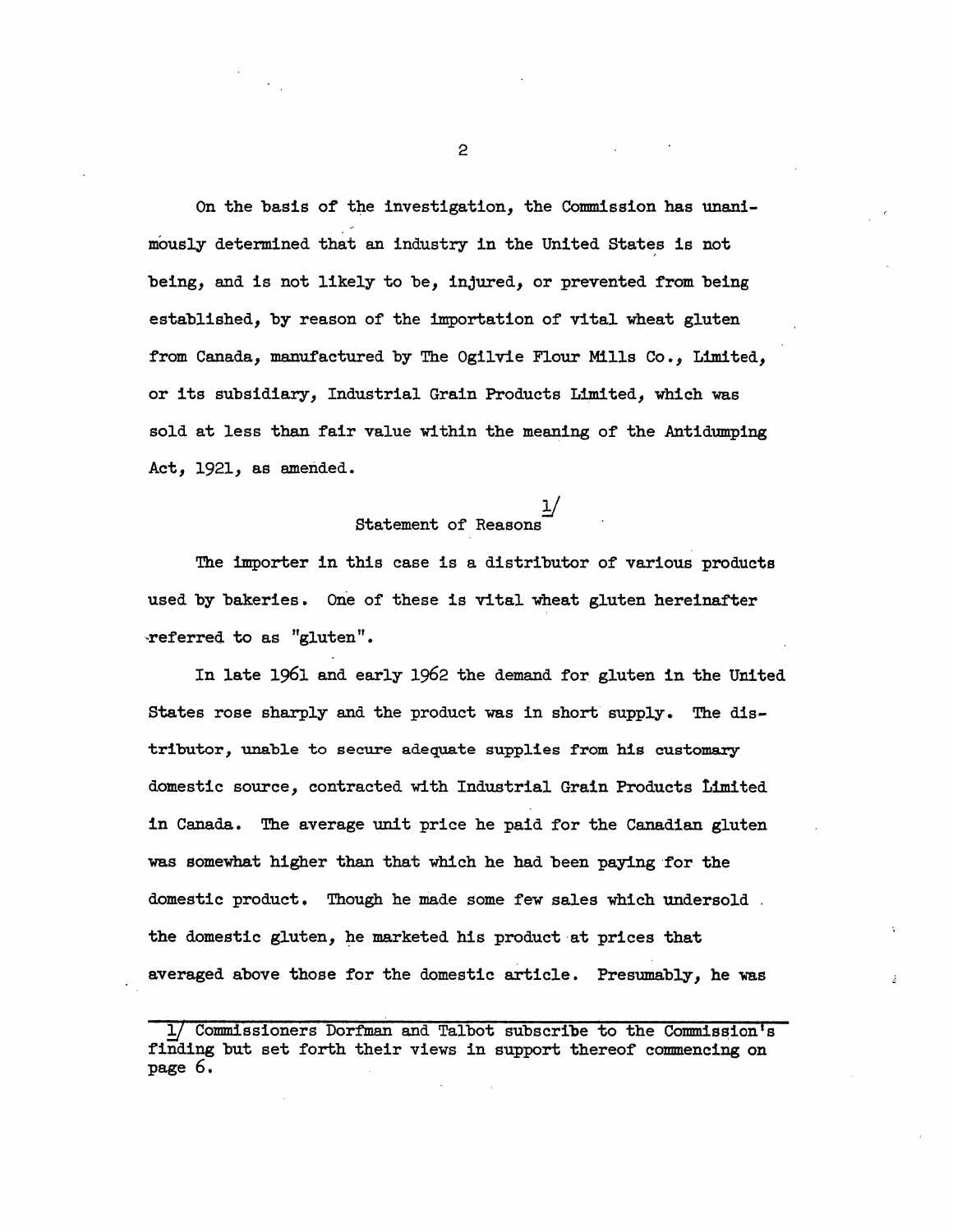able to sell the gluten despite this unfavorable differential for several reasons not solely related to price, such as effective salesmanship, established customer relationships, sales puffing of a somewhat higher protein content and the fact that he offered a broad line of products used by the bakery industry. The quantity of his sales of Canadian imports all of which he bought at less than fair value, was substantial and growing. In the face of a levelling off of demand in 1963, increased capacity of the domestic producers, and growing imports from several sources, United States inventories climbed steeply. Unit prices of the domestic gluten which fluctuated considerably but had consistently risen between 1960 and 1962 began to fall off in the second quarter of 1963.

Imports of fairly large quantities - as in this case - may cause injury, especially when total supplies (i.e., from expanded domestic capacity and imports from all sources) are tending to outrun demand, even though the long range prospects for the industry are good. However, to bring the Antidumping Act into play, such injury must be caused by the "dumping" of the product, not merely by the imports per se. In the instant case, since neither the quantities nor the prices of imports would have been significantly different had the sales been at fair value, the total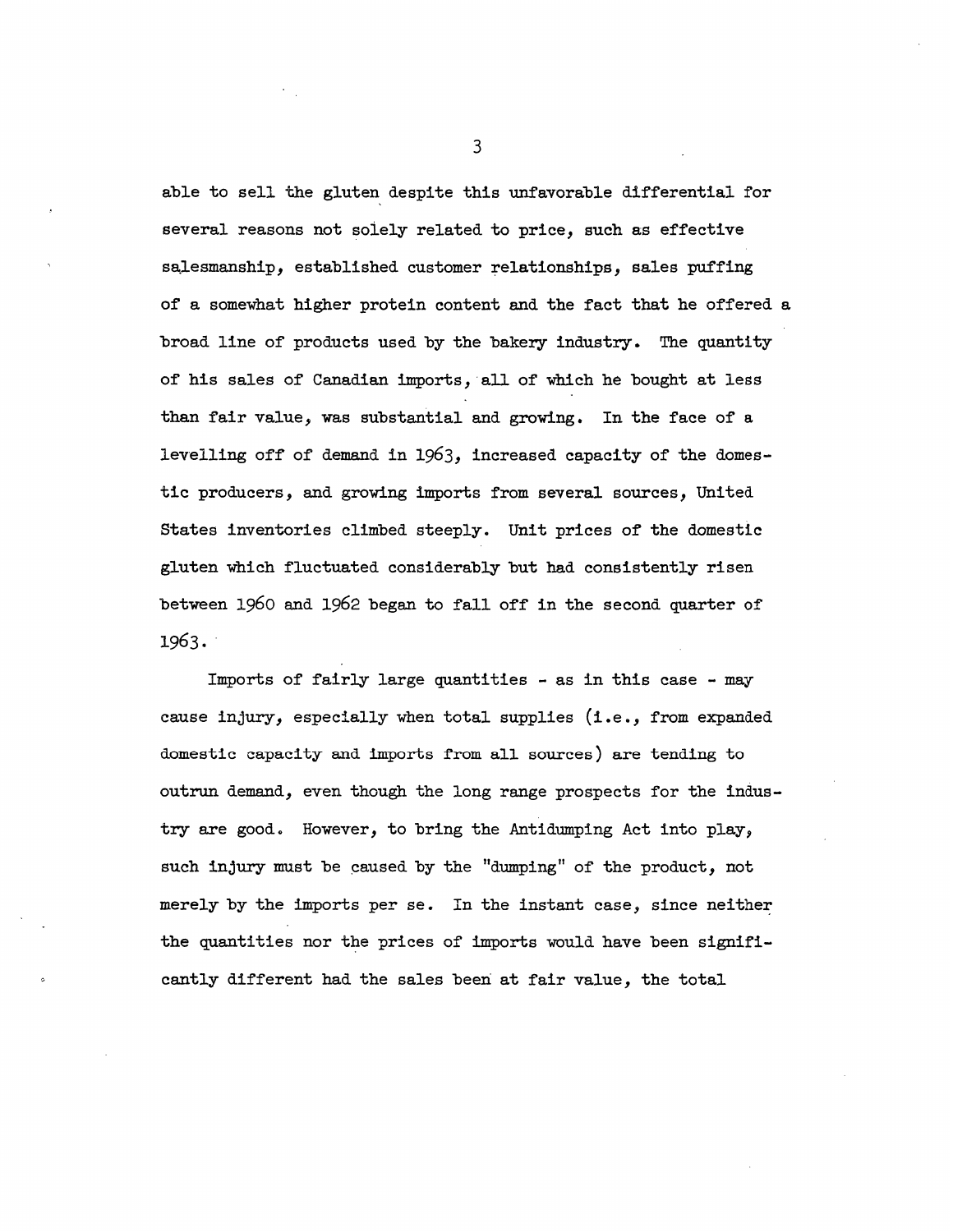competitive situation, in which the industry found itself was unaffected by the less-than-fair-value sales as such.

The margin of difference was small and was not a significant. factor in enabling the Canadian product to penetrate the domestic market. There were such strong pressures leading to increased imports that the domestic producers themselves imported at one time as much as one half of the gluten brought into the United States. The importer of the less-than-fair-value gluten simply turned to an additional supplier when his first source proved to. be inadequate, and was even willing to pay a higher price to main- • tain his customers. If the Canadian producer had been fully aware of the exact calculations finally used by Treasury in determining sales at less than fair value, he might well have avoided such sales. The cost of adjusting his home market price was small, no significant changes in the volume or price of American sales would have been expected, and he might have side-stepped the antidumping investigation. Thus he was clearly not. selling at less than fair value in order to market his product to American customers.

In the Commission's opinion, the predicament in which the domestic gluten industry finds itself stems from a complex of competitive circumstances in which imports have been a factor but not - in any significant degree - because they were sold at less than fair value.

 $\frac{1}{2}$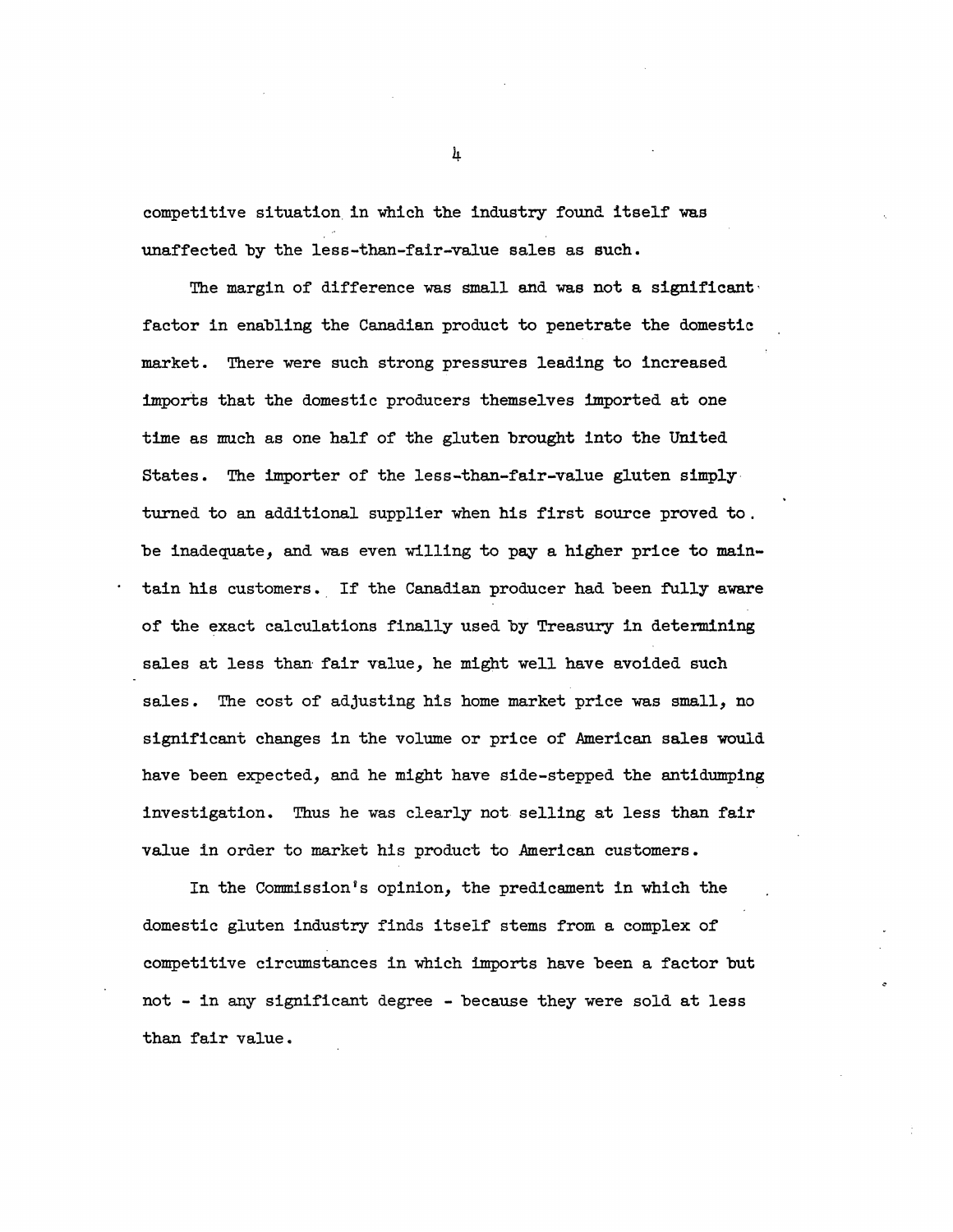The Canadian supplier of gluten is familiar with the provisions of the Antidumping Act and endeavored to escape making any lessthan-fair-value sales to the United States. Upon notice of the Treasury determination, the concern reduced its price to Canadian customers sufficiently to eliminate sales at less than fair value. Evidence obtained by the Commission in the course of its investigation indicated that the Canadian producer is not likely to revert to selling at less than fair value as a consequence of the Commission's determination.

In the light of the overall competitive situation the Commission has determined that there is no injury or likelihood of injury in this case.

 $\overline{5}$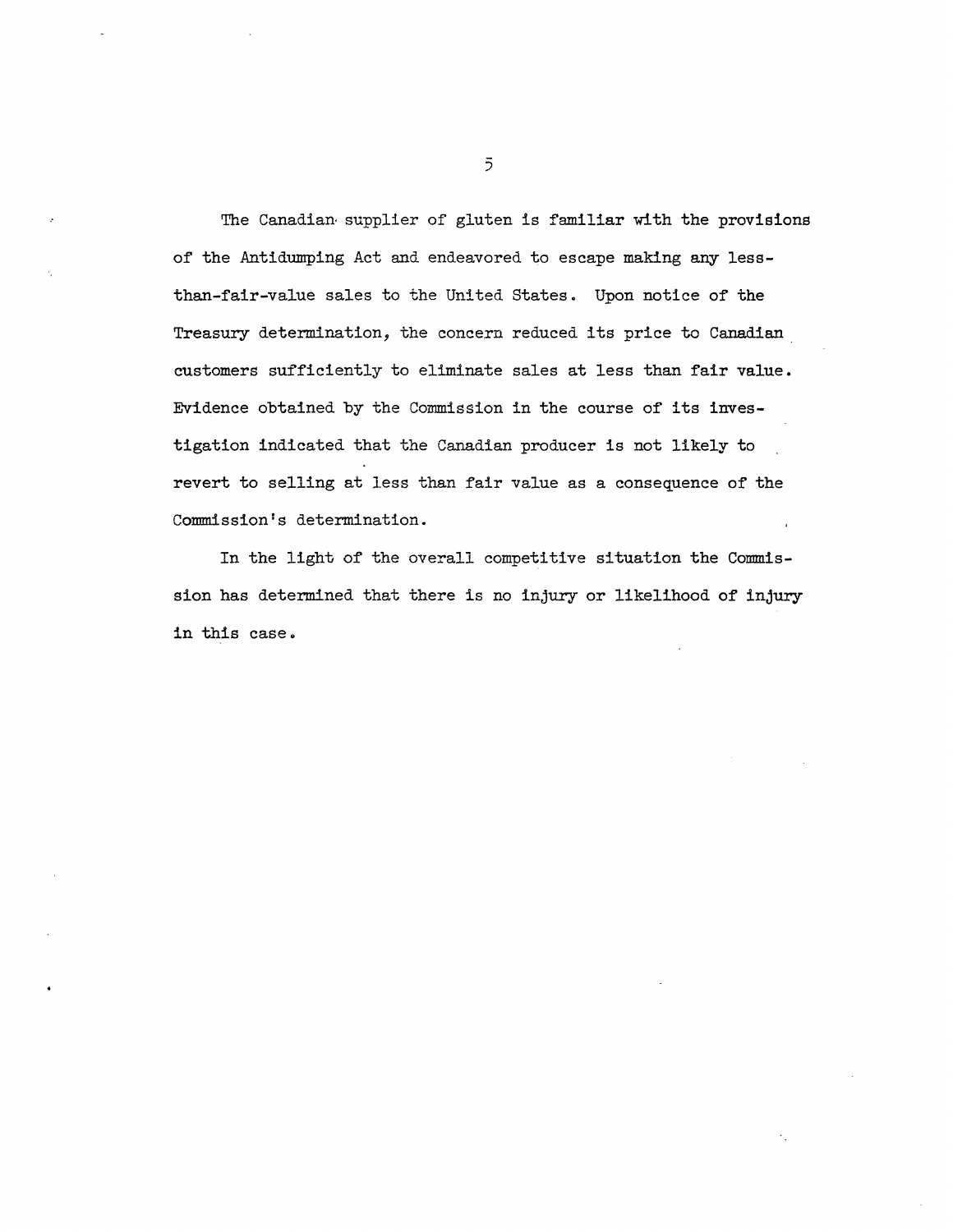Views of Commissioners Dorfman and Talbot

In late 1961 and early 1962, the demand in the United States for vital wheat gluten (VWG) had risen so sharply that it was in short supply, with the result that U.S. producers themselves became large importers. Productive capacity in the United States was meanwhile being increased, but as a result of prior commitments, the producers continued substantial imports into 1963. Both the total U.S. imports and the producers' imports of VWG came principally from Canada in 1961, and principally from Australia in 1962 and 1963.

All the VWG that entered from Canada at "less than fair value" (LTFV) was imported by the Breddo Food Products Corp. of Kansas City, Kans., a domestic distributor of various products used by the bakery trade. This distributor, unable to secure adequate supplies from its customary domestic source, contracted for supplementary supplies from Industrial Grain Products Ltd. of Canada.

Breddo paid a somewhat higher average price for the Canadian product than it had been paying for the domestic product and, in turn, marketed the Canadian product at prices that were generally above those for domestic VWG. Prices for the domestic product, however, varied considerably from time to time, from producer to producer, and from place to place. In the circumstances, some of Breddo's sales of the Canadian product were made at prices below those at which some domestic VWG was sold, but the volume of such sales was small.

In entering into the sales contract with Breddo, the Canadian supplier was aware of the provisions of the U.S. Antidumping Act and endeavored to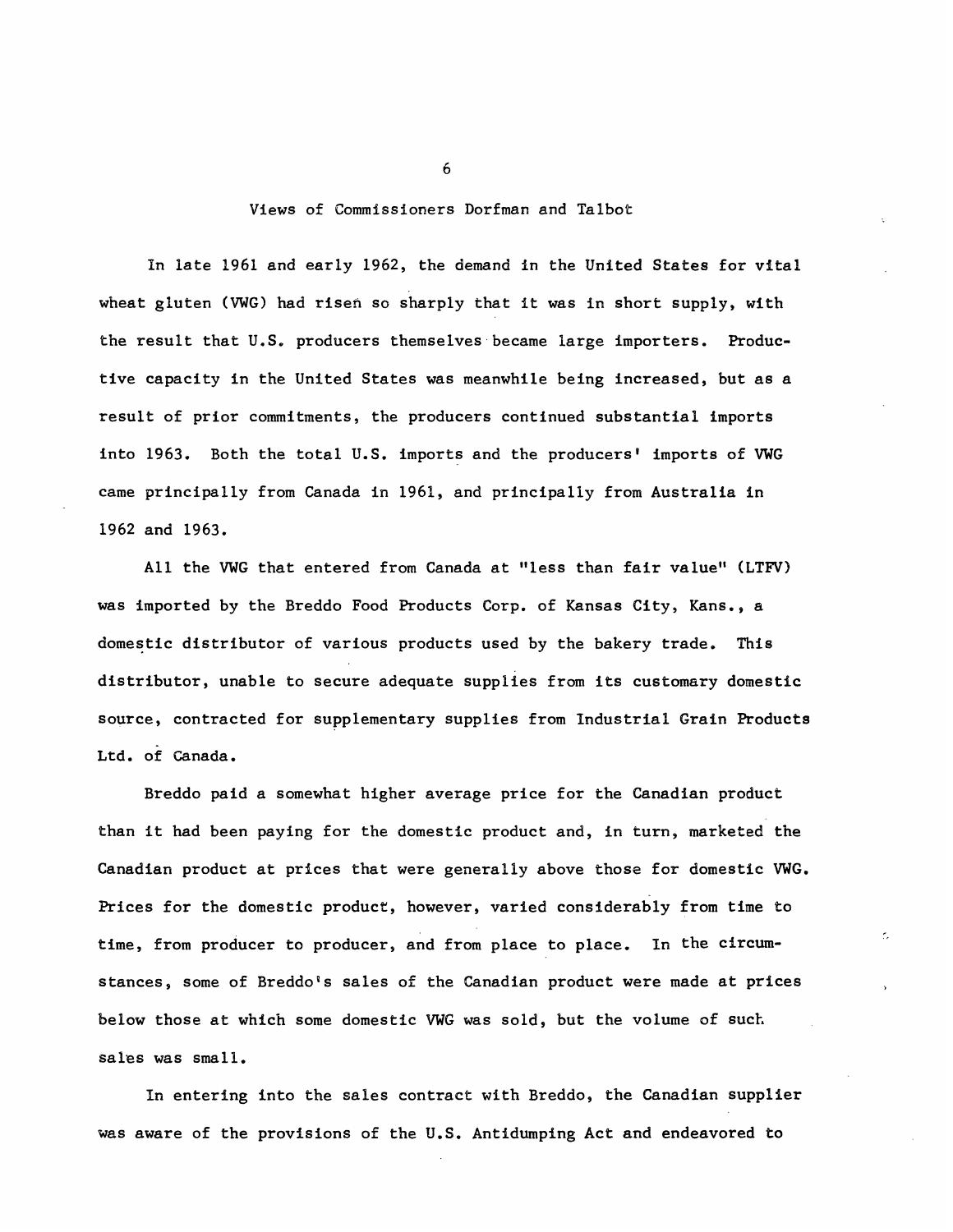avoid making any LTFV sales. Upon notice by the U.S. Treasury of such sales (by a small "margin of difference"), the Canadian supplier reduced its price to customers in Canada sufficiently to prevent further LTFV sales, but did not change its export price to the distributor in the United States.

The imports from Canada have been in competition both with the domestic VWG and with the somewhat larger imports from Australia. The VWG from ' Australia was imported principally by the domestic producers themselves. Those imports, although priced lower than the Canadian, were found by the Treasury not to have been sold at LTFV.

The market for VWG is expanding. The value of sales by U.S. producers in 1963, although less than in 1962, was larger than in any other year. Producers' inventories at the end of 1963 amounted to  $2\frac{1}{2}$  months' supply and, although larger than in 1962, were not excessive.

We recognize that imports from Canada afford significant competition for the domestic VWG industry. We do not find, however, that these imports are attributable in any significant degree to their having been sold at LTFV or that they have caused or are likely to cause injury to the domestic VWG industry in the context of the Antidumping Act.

\* \* \* \* \* \*

This determination and statement of reasons are published pursuant to 201(c) of the Antidumping Act, 1921, as amended.

By the Commission:

Glorn n. Bouch

Donn N. Bent Secretary